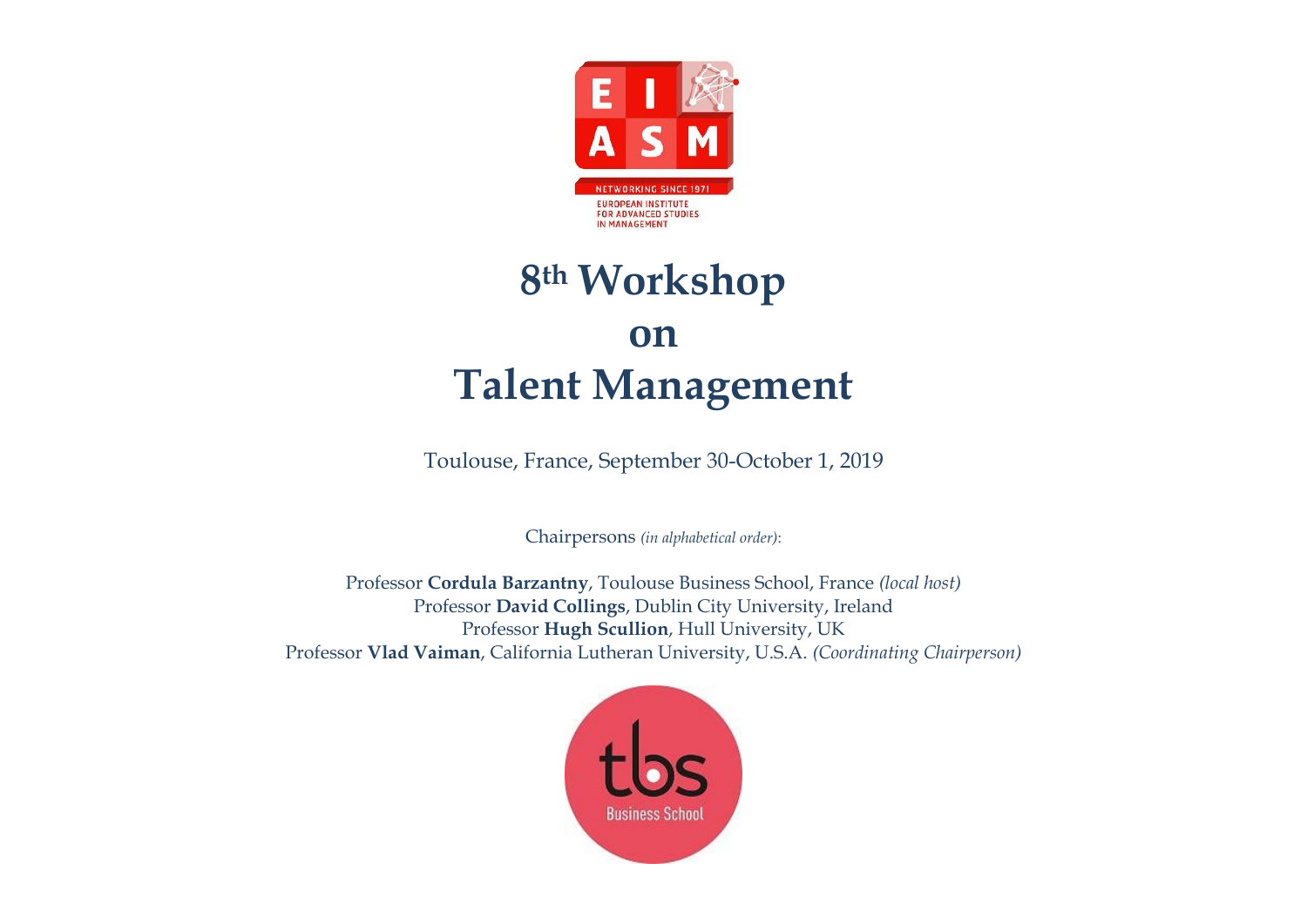## **Monday, September 30, 2019**

| $08:00 - 08:30$ | Registration |
|-----------------|--------------|
|                 |              |

| $08:30 - 09:00$ | Introduction & presentation of the participants; Welcome from Jérôme Chabanne-Rive, EIASM Director                   |
|-----------------|----------------------------------------------------------------------------------------------------------------------|
| $09:00 - 10:00$ | The talent management journey: does building bridges take you to useful destinations? Keynote speech by Paul Sparrow |
| $10:00 - 10:30$ | Reimagining Talent Management, a Korn Ferry research, by David Soubielle                                             |

| --<br>הכ <sub>י</sub> ה ו<br>- ເບ. <u>.</u><br>$\mathcal{L}$<br>⊥∪.−<br>$  \cdot$ | `UICdr<br>-------------- |
|-----------------------------------------------------------------------------------|--------------------------|
|                                                                                   |                          |

|                 | <b>TRACK A</b>                                                                                                                             | <b>TRACK B</b>                                                                                                                                                  |
|-----------------|--------------------------------------------------------------------------------------------------------------------------------------------|-----------------------------------------------------------------------------------------------------------------------------------------------------------------|
|                 | <b>Chair:</b> Vlad Vaiman and Cordula Barzantny                                                                                            | <b>Chair:</b> Hugh Scullion and David Collings                                                                                                                  |
| $10:45 - 11:15$ | <b>Conceptualising Ethical Talent Management</b><br>Al Ariss, Akram                                                                        | Talent Identification - A Conceptual Review And Perspective<br>Furrer, Sandra                                                                                   |
| $11:15 - 11:45$ | Reactions To (Non-)Talent Status: A Social Comparison Perspective<br>Krebs, Benjamin Philipp                                               | The Role Of Multiple Intelligences In Talent Management: A<br>Systematic Literature Review And Future Research Directions<br>Gunkel, Marjaana; Mahboobeh Davaei |
| $11:45 - 12:15$ | Ambidextrous Talent Management - A Research Agenda For<br>Navigating Between Exploration And Exploitation<br>Festing, Marion; Lynn Schäfer | Developing The Talent Management Field: The Importance Of<br>Context<br>Gallardo-Gallardo, Eva; Marian Thunnissen, Hugh Scullion                                |

| م د.<br>12.1<br>----<br>----- | . .<br>∟unch<br>(Novotel)<br>a da sensa da sensa da sensa da sensa da sensa da sensa da sensa da sensa da sensa da sensa da sensa da sensa |
|-------------------------------|--------------------------------------------------------------------------------------------------------------------------------------------|
|                               |                                                                                                                                            |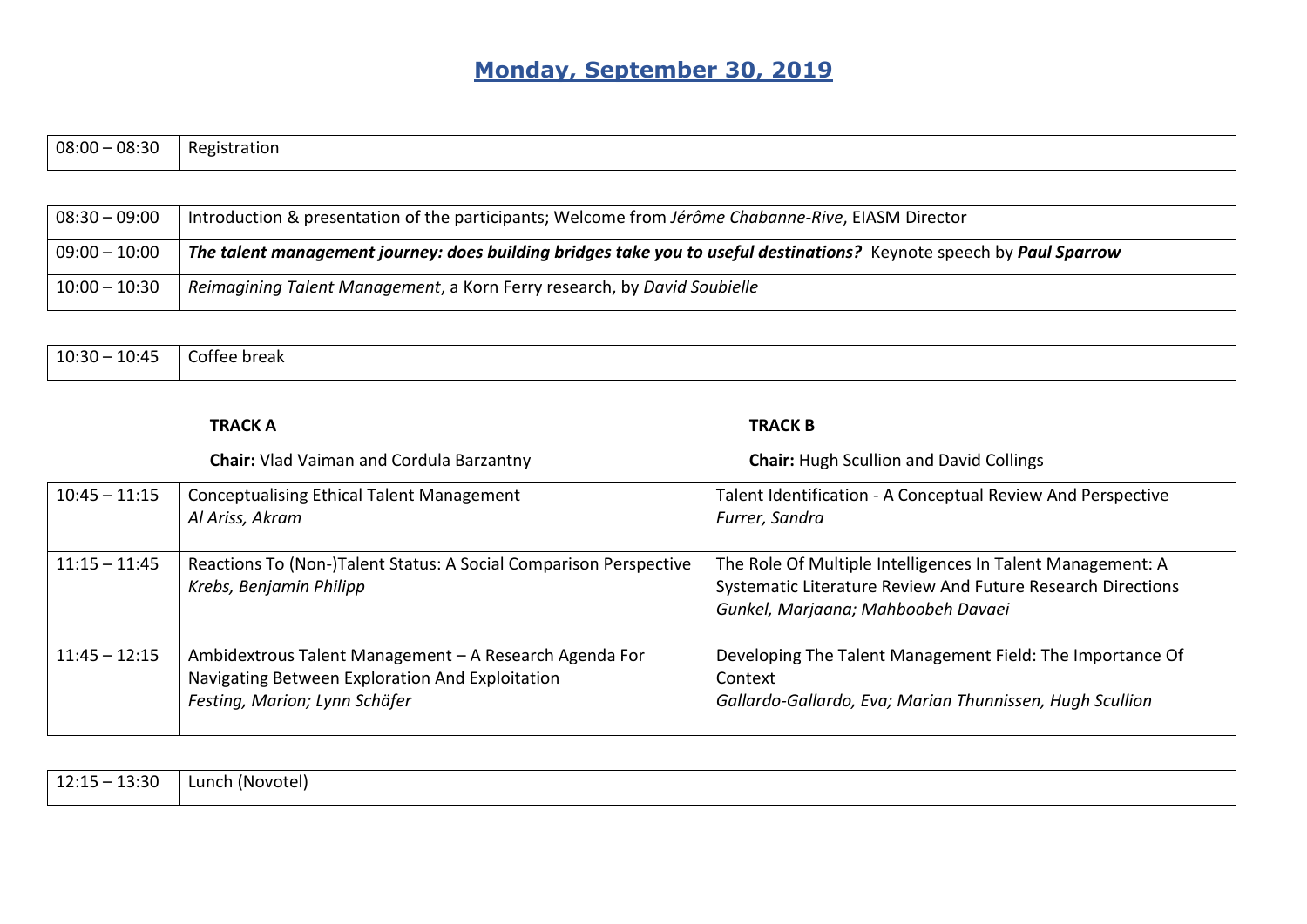|                 | <b>TRACK C</b>                                                    | <b>TRACK D</b>                                                 |
|-----------------|-------------------------------------------------------------------|----------------------------------------------------------------|
|                 | <b>Chair:</b> Vlad Vaiman and David Collings                      | <b>Chair:</b> Hugh Scullion and Cordula Barzantny              |
| $13:30 - 14:00$ | Better For Whom/Cui Bono? Self-Interest Drives Employee           | Bringing Talent And Diversity Together: Gendered               |
|                 | Preferences About Talent Management Exclusivity                   | Conceptualisations Of Talent, Responsibility And Merit         |
|                 | Dries, Nicky; Robert Kaše                                         | Lindsay, Sarah; Gavin Jack, Marion Festing                     |
| $14:00 - 14:30$ | Fostering Inclusion Through Talent Management: Towards A Model    | Does Talent Management Exist In Smes? The Case Of Space        |
|                 | Of Principles-Based Talent Management                             | Industry In Luxembourg                                         |
|                 | King, Karin A.                                                    | Usanova, Ksenia; Mickaël Géraudel, Sophie D'Armagnac, Akram Al |
|                 |                                                                   | Ariss                                                          |
| $14:30 - 15:00$ | How Does CSR Help Companies To Enhance Employer Brand And         | Flexible Working Arrangement For Working Women At Work Place:  |
|                 | Perceived Attractiveness to Potential Recruits And Employees: The | Reducing Work-Life Conflict And Achieving Work-Life Balance    |
|                 | Importance Of Substantive Vs Symbolic CSR Engagement              | Aminudin, Norsiah                                              |
|                 | Gruber, Marlene; Günter K. Stahl                                  |                                                                |

| $15:00 -$<br>02:3∟ | Coffee break<br>$  -$ |
|--------------------|-----------------------|
|                    |                       |

| $15:20 - 15:50$ | Who Wants To Work For Npos? An Investigation Of Talent           | High Performers And High Potentials: How The Talent Construct Is |
|-----------------|------------------------------------------------------------------|------------------------------------------------------------------|
|                 | <b>Management Practices</b>                                      | Operationalised In Multinational Hotel Corporations              |
|                 | Usanova, Ksenia; Alexandra Telitsina, Mickael Geraudel           | Jooss, Stefan; Anthony McDonnell, Ralf Burbach                   |
| $15:50 - 16:20$ | Who Is In Charge? The Role Of Stakeholders In Talent Management  | Emigration As An Opportunity To Discover And Develop Talent      |
|                 | Koeppe, Natalie                                                  | Wesołowska, Małgorzata                                           |
| $16:20 - 16:50$ | Workforce Segmentation In Higher Education Institutions: Does It | Is There A Place For Neurodiversity In The Talent Pool?          |
|                 | Make Sense?                                                      | Russo, Emily; Miriam Moeller                                     |
|                 | Fernandez, Vicenc; Eva Gallardo-Gallardo                         |                                                                  |

| 7:00<br>16:50 | Ireland<br>. Cork University Business School.<br>; venue presentation: l<br>vear<br><b>Next</b> |
|---------------|-------------------------------------------------------------------------------------------------|
|               |                                                                                                 |

| 19:30 | Workshop dinner at Grand Café Le Florida (12 Place du Capitole, 31000, Toulouse) |
|-------|----------------------------------------------------------------------------------|
|       |                                                                                  |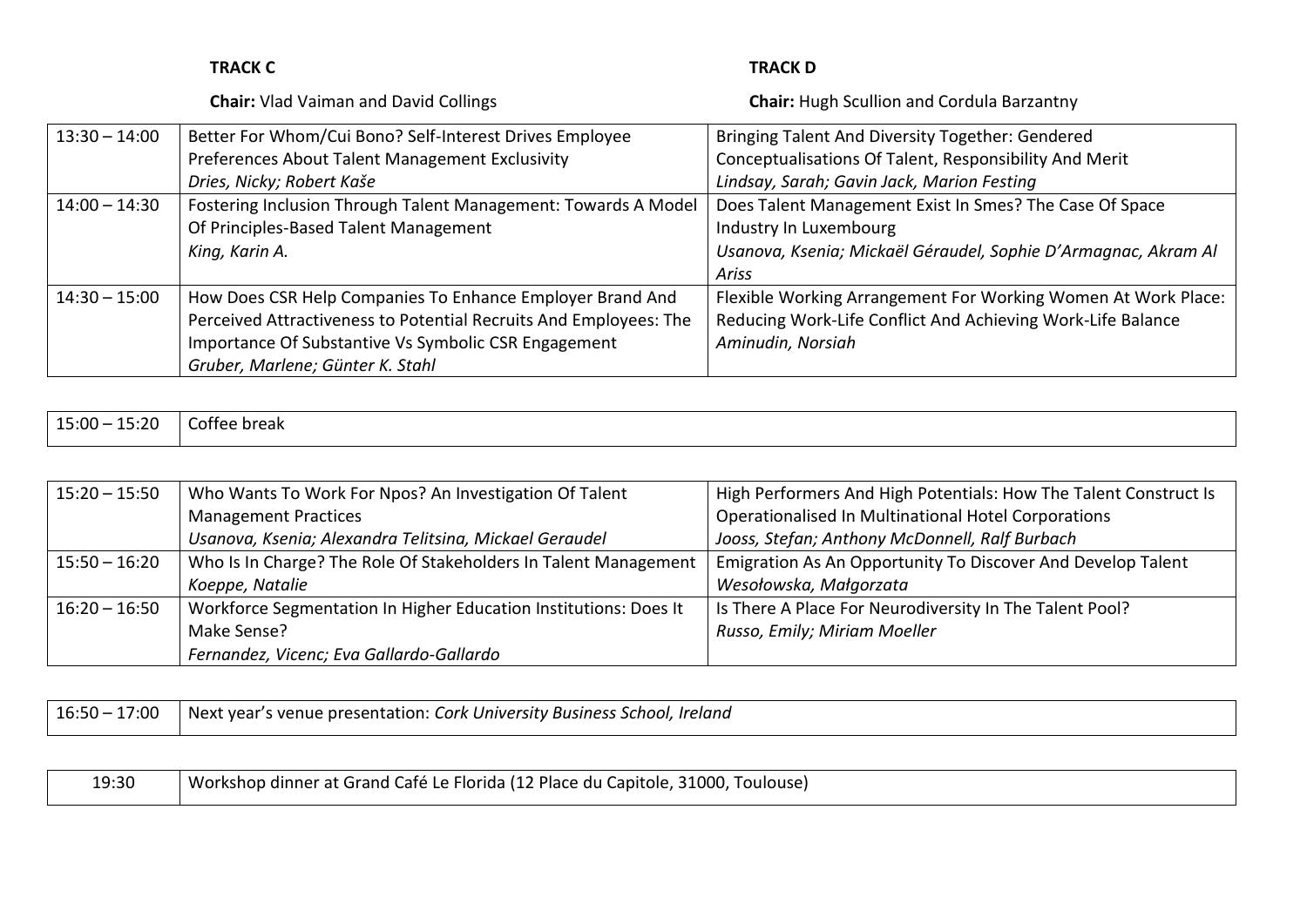## **Tuesday, October 1, 2019**

| 08:00 – 08:45 \dispecial plenary session: Research on Macro Talent Management, plus an Illustration (Skills for Jobs in Southern Africa) by Paul Evans |
|--------------------------------------------------------------------------------------------------------------------------------------------------------|
|                                                                                                                                                        |

| $08:45 - 10:00$ | Practitioners Panel: Talent Management – State of the Art in European Companies and beyond. |
|-----------------|---------------------------------------------------------------------------------------------|
|                 | David Soubielle, Principal, Advisory Korn Ferry, Paris;                                     |
|                 | Robert Ollivier, Director, managerial and organisational transformations, RH Partners;      |
|                 | Frédéric Foubert, Head of Talent, Executive Management, Airbus Group;                       |
|                 | Akram Al Ariss, Toulouse Business School;                                                   |
|                 | Dagmar Daubner-Siva, Senior Director Talent Partnering Global Functions, Adidas.            |

| 10:20<br>10:00 | .<br>Coffee break |
|----------------|-------------------|
|                |                   |

#### **TRACK E TRACK F**

|                 | <b>Chair:</b> Vlad Vaiman and David Collings                   | <b>Chair:</b> Hugh Scullion and Cordula Barzantny                |
|-----------------|----------------------------------------------------------------|------------------------------------------------------------------|
| $10:20 - 10:50$ | Our People First: Why Do Firms Claim To Espouse Talent-Centric | Crafting a Market of Talent: Reimagining Talent Management for a |
|                 | Values?                                                        | Digital World of Work                                            |
|                 | Sanchez, Juan I.; Yasmina Lazrak                               | Rogiers, Philip; Stijn Viaene, Jan Leysen                        |
| $10:50 - 11:20$ | Global Talent Management: Relevance And Practices In           | Interorganizational Collaboration For Sustainable (Human)        |
|                 | <b>Internationally Active SMEs</b>                             | <b>Resource Management</b>                                       |
|                 | Dimitrova, Mihaela; Viktoriya Zipper, Julia L. Fekete          | Brannon, David                                                   |
| $11:20 - 11:50$ | Notion Of Talent In Small And Medium Sized Enterprises         | Talent Development Of Executives During Expatriation Process:    |
|                 | Thozhuvanoor, Krishnan; Anjali G Nath                          | <b>Experiential Learning Outcomes</b>                            |
|                 |                                                                | Chabanne-Rive, Jérôme; Berthelet-Mongereau Marine, Valax Marc    |

| $11:50 -$<br>12:00 | $\sim$ 1<br>Short break |
|--------------------|-------------------------|
|                    |                         |